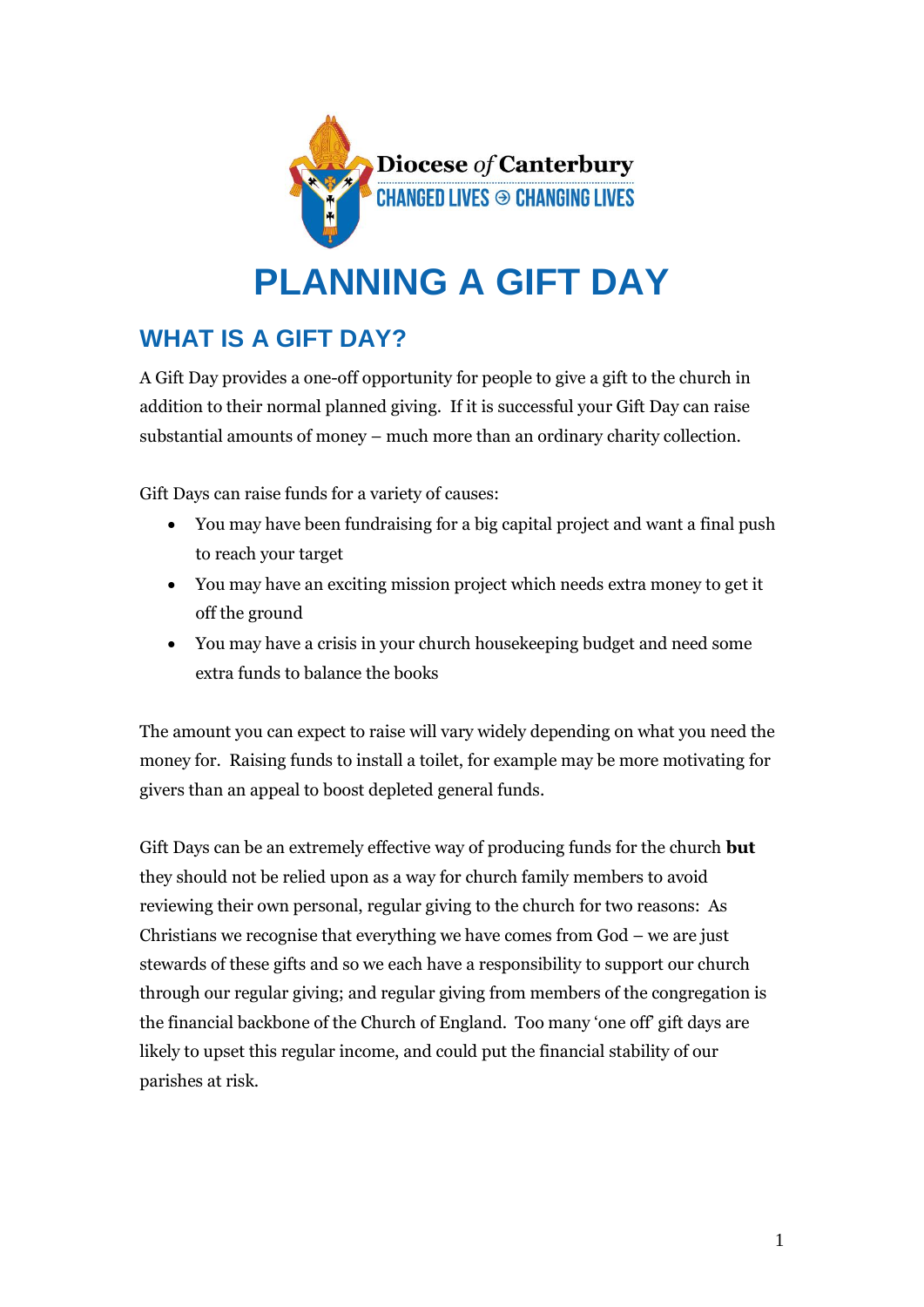On a Gift Day people are invited to come to church to offer their donation. This can be during a special service, or perhaps during a church open day. People invited to the Gift Day may include:

- Those on the Electoral Roll
- People who attend the church
- Members of the church fringe
- The Friends of the Church
- People living in the parish or village

### **PLANNING YOUR GIFT DAY**

#### **Picking a time**

The date you choose for your Gift Day can affect the response. You want as many people as possible to come. You may choose an important day in the life of your church – the Patronal festival, or a major Church festival, for example. If you are aiming the gift day at just the church family a Sunday might be appropriate, but if you want the local community to become involved a Saturday, or the whole weekend may work better.

#### **The case statement**

You can't run an effective Gift Day more than once a year, so careful planning is needed if you are to get it right. Begin by deciding how much you want to raise, and what it is to be used for. Prepare a short document which can be used as the basis for any leaflets, brochures, letters or posters you produce. This document is known as a 'case statement' in fundraising jargon and should answer these questions:

- Why are we asking for money?
- How much do we need to raise?
- What are we going to use it for?
- How urgent is this appeal?
- Who will benefit from the money raised?
- What difference will it make?
- Why do we deserve support?

Ask yourself, 'why should anyone want to give us money?' and have very clear answers.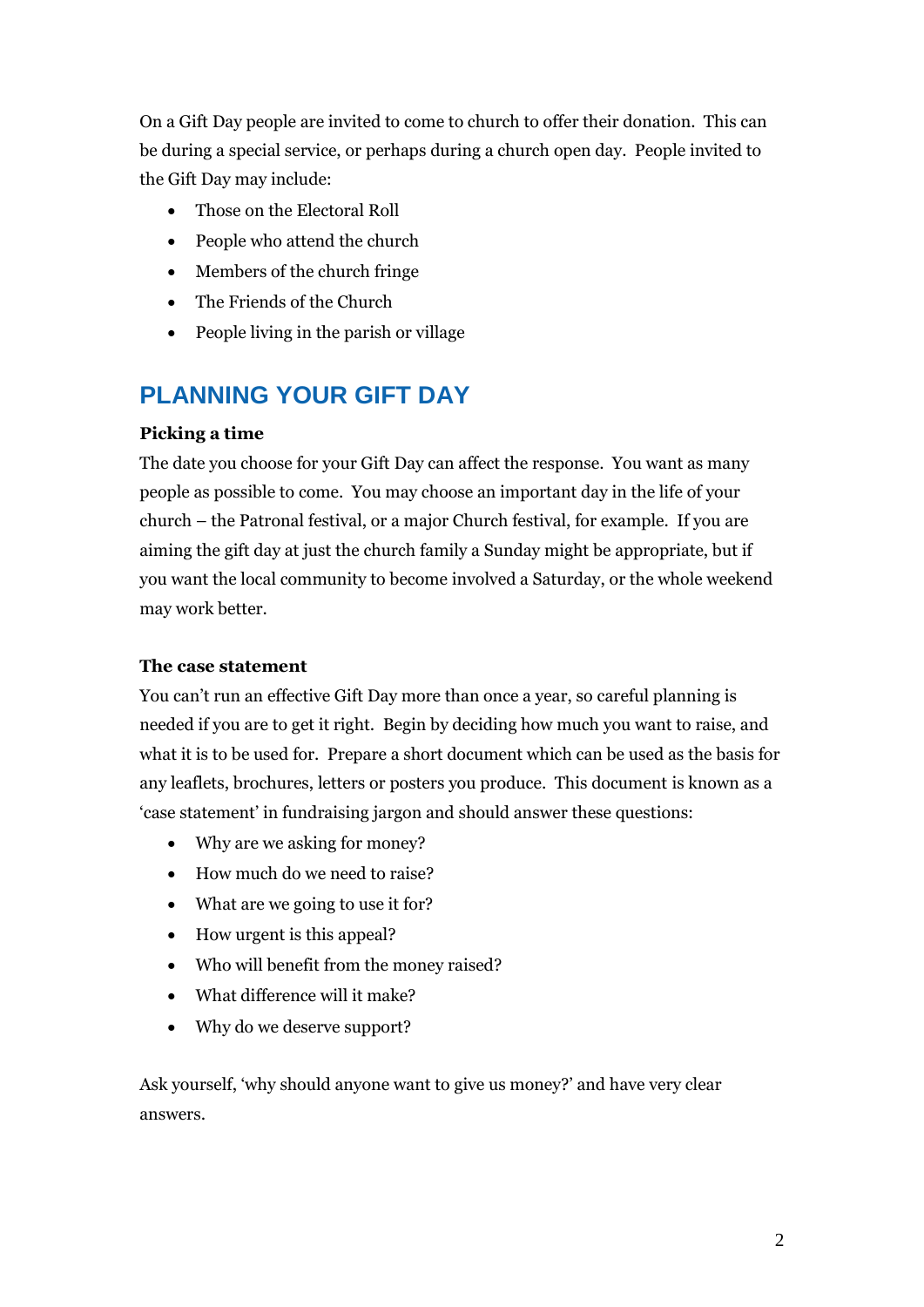#### **Who is our target?**

- Which groups of people are we going to approach?
- Church family?
- Church fringe?
- The wider community?
- All of the above?

It is important to decide who you hope to contribute and think about what is important to them. This will make a difference to the way we run the gift day.

#### **Encouraging larger gifts**

If you are trying to reach an ambitious target you will need to do some work ahead of the Gift Day. Put together a list of people who may be prepared to give a generous donation and approach them directly ahead of the Gift Day. Those contacting potential donors should ideally be friends, or at least known to the donor, but may be the parish priest. Look at the questions above, think about the good reasons you are appealing for money and tailor your conversation to the interests and concerns of the people you are visiting.

You will need to receive a response from these people before you issue any general publicity about the Gift Day, and once these larger gifts are secured you will know how many smaller gifts are needed.

An effective tool is a Gift Table, which shows how many gifts at what level are needed to reach your target. Although it may seem a daunting task to raise very large gifts, it is, in fact easier to raise one big gift, than many small ones. Here is an example of a gift table, where the total amount needed to be raised was  $£500,000$ :

|               | <b>No of Donors</b> | <b>Gift Range</b> | <b>Total</b> |
|---------------|---------------------|-------------------|--------------|
| Premier       |                     | £50,000           | \$50,000     |
| Major         | 14                  | £10,000-£30,000   | £200,000     |
| <b>Key</b>    | 100                 | £1,000-£5000      | £200,000     |
| Community     | 150                 | £200-£500         | £50,000      |
| <b>Totals</b> | 265                 |                   | £500,000     |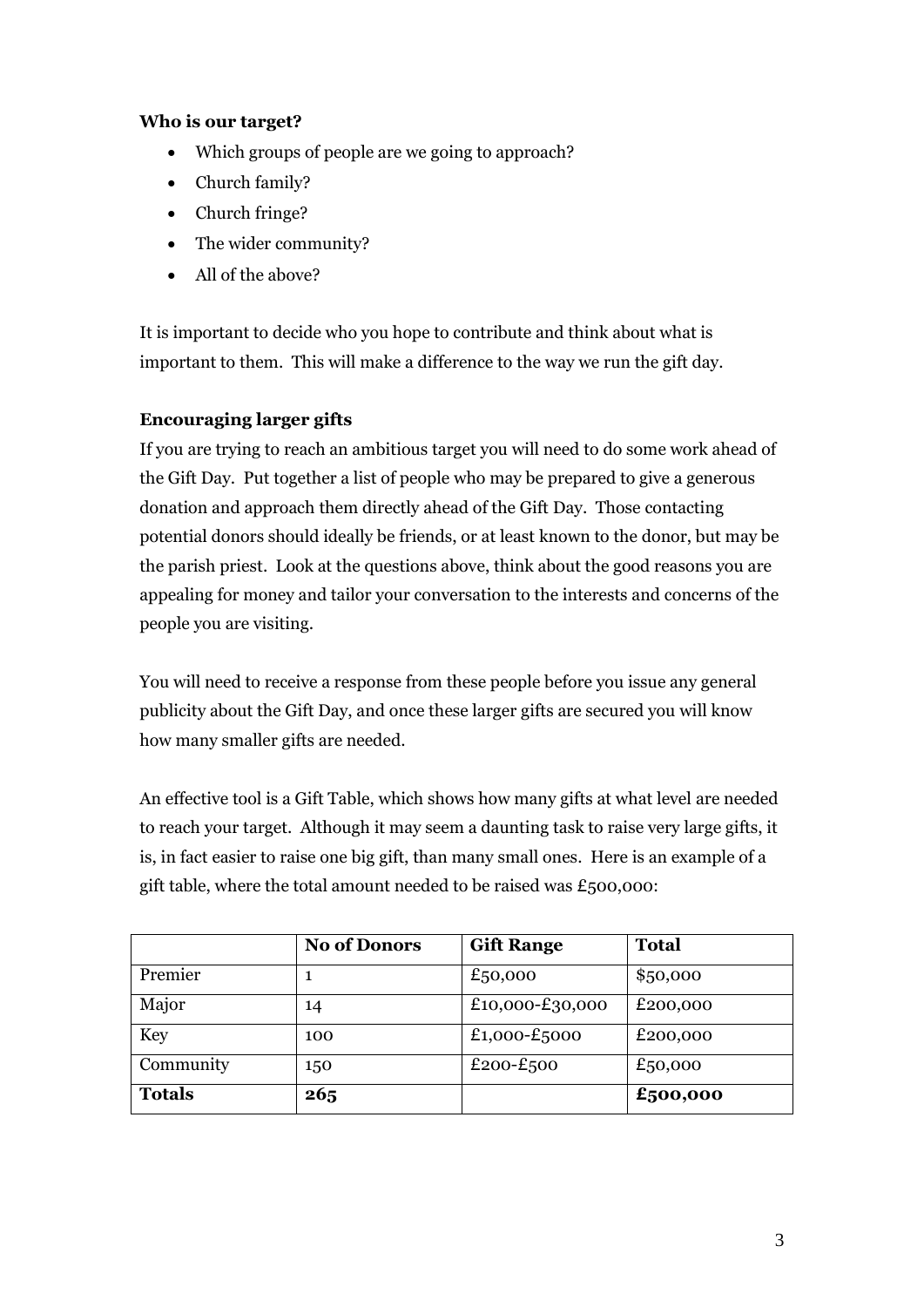### **PRINTED MATERIALS**

You will need some printed materials – probably posters, a leaflet or brochure setting out:

- An effective case statement
- Facts and figures
- Date, place and time of your Gift Day
- What you want people to do
- Something which will encourage people into the church on the day

Keep the amount of text short and to the point. The aim is to get people's attention and give them the information in a concise way. If the text on the page is too dense your leaflet probably won't be read at all.

Don't forget to put it up on your website, and post any materials on your social media channels.

#### **Segment your market**

It's worth tailoring your letters or brochures to the interests of each different constituency – these might be regular members of the congregation, people on the church fringe, people who have come to the church for a baptism, wedding or funeral, non-churchgoers who live in the locality. Decide what is it about the project you want to raise money for which will be of particular interest to these groups, and make that the focus of your letter. Any letter should be signed by the incumbent or churchwardens.

### **PUBLICITY**

All or some of the following can be used:

- Put information in a prominent place on your church website, and post regularly on your Facebook account in the run-up to the gift day.
- Posters advertising the event put these up on church notice boards and take them round to any shops of businesses in your locality which might display them. Members of the congregation might also be willing to put them up in their windows or cars.
- Advertisements in service sheets, parish magazine or parish notices before the day.
- Information prominently displayed on your website.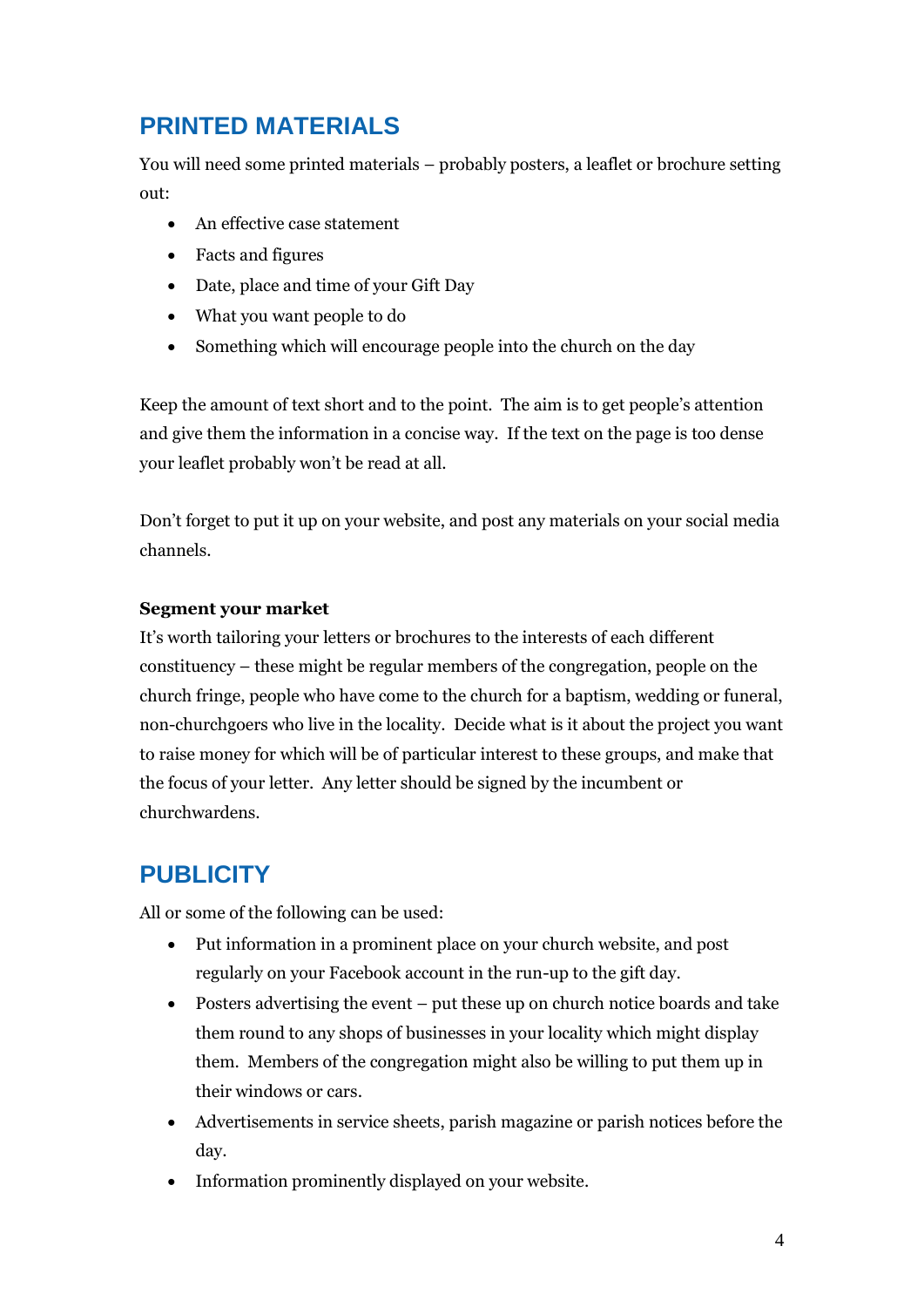- A large banner or billboard outside the church just before and on the day
- Envelopes for gifts in pews prior to the day.
- Envelopes with a covering letter.
- If you live in a rural area large signs can be displayed on the side of roads around the village.
- Local press send a press release to your local paper and any other media, ideally addressed to a named person, rather than 'The Editor'. The press release should be short – no more than one double spaced side of A4. It should answer the following questions: Who? What? When? Where? Why? Be sure to include a contact name and phone number. If you can, include a good quality photograph and please ensure you have the consent of those photographed to use the image for publication in print, online and on social media. Follow up the press release with a phone call a few days later.
- Listings local papers often include a 'listings' section, which includes all sorts of local events and are generally free.

# **A word about gdpr**

It is important to protect people's privacy and obtain their consent to be contacted, and the GDPR rules MUST be followed. You can access the guidelines at <https://www.parishresources.org.uk/gdpr/>

## **THE GIFT DAY**

The format of the day will depend to a certain extent on who you are expecting to receive gifts from.

If the church family is the target for your day, and you have chosen a Sunday, think about:

- A special service.
- A prayer vigil throughout the day. If you do this make sure there is a rota of people to pray in twenty minute or half hour slots, so that the prayer is continuous.
- An outside preacher.
- Special prayers.
- Drama produced by the children.
- A presentation during or after the service about the project you are raising money for.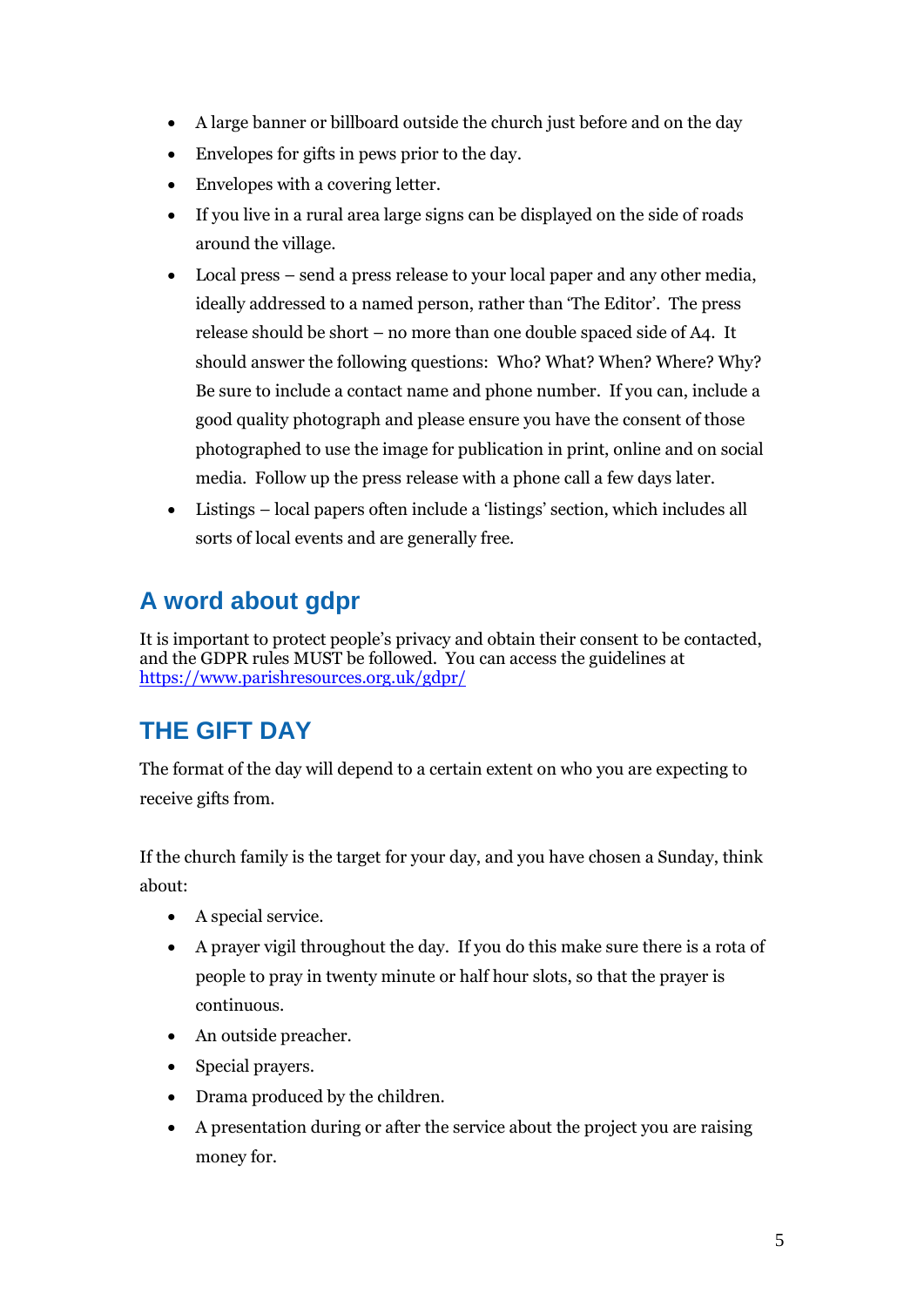Something a bit more elaborate than the usual after-service coffee. You could lay on some cake, or cheese and biscuits or wine, for example, or a parish lunch.

If you are casting your net wider than the church family you will need to provide something to interest people and encourage them into the church. Some examples might include:

- Music an organ recital, or singing group or chamber music.
- A choir practice, which anyone can join in.
- Guided tours of the church.
- Brass rubbing.
- Flower festival.
- Exhibition showing your project plans.
- Refreshments if you can provide home made cakes, so much the better.
- A board or box with pen and paper for people to leave requests for intercessory prayers.
- A quiet place for prayer.

Make sure you have plenty of friendly people around, who know their church and are willing to help.

#### **Receiving the gifts**

Decide on the most appropriate method for your parish. You will probably collect the gifts by more than one method, but they may include:

- The person who has made an individual request for a particular gift should receive that gift.
- Someone, possibly the vicar, will be there to receive gifts in the church on the day at set times,  $10.00am - 12.00pm$  or  $2.00pm - 4.00pm$ , for example. The times will have been advertised in advance.
- Look into how you can receive gifts online or by other digital means. Guidance can be found here: https://www.parishresources.org.uk/wpcontent/uploads/Receiving-Web-Text-and-Mobile-Donations-v2.pdf
- Gifts can be received at all the Sunday services, and laid on the altar.
- They can be returned over a period of time to the church, clergy, treasurer, churchwarden, or other parish officer.
- A small team of people can visit people after the day in their homes.